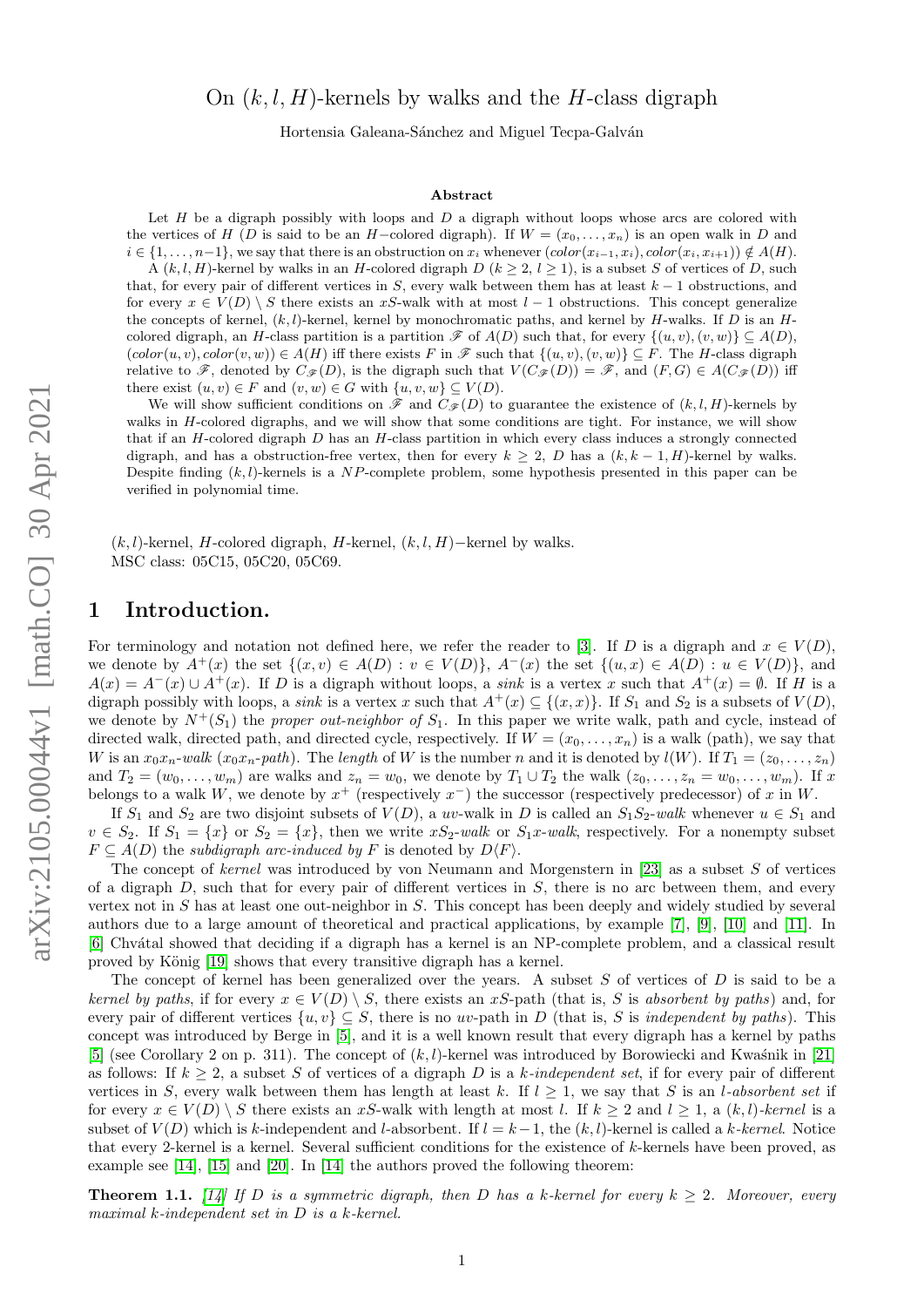A digraph is m-colored if its arcs are colored with m colors. If D is an m-colored digraph, a path in D is called monochromatic (respectively, alternating) if all of its arcs are colored alike (respectively, consecutive arcs have different color). A subset S of vertices of D is a kernel by monochromatic paths (respectively, kernel by alternating walks) if for every  $x \in V(D) \setminus S$  there exists a monochromatic xS-path (respectively an alternating  $xS$ -walk), and no two different vertices in S are connected by a monochromatic path (respectively, by an alternating walk). Notice that a digraph  $D$  has a kernel if an only if the m-colored digraph  $D$ , in which every two different arcs have different colors, has a kernel by monochromatic paths. The existence of kernels by monochromatic paths in m-colored digraphs was studied primarily by Sands, Sauer and Woodrow in [\[25\]](#page-10-12). It is worth mentioning that Galeana-Sánchez introduced the concept of kernel by monochromatic paths in [\[13\]](#page-10-13). Due to the difficulty of finding kernels by monochromatic paths in m-colored digraphs, in  $[12]$  Galeana-Sánchez studied the color changes in an m-colored digraph, in order to obtain conditions for the existence of kernels by monochromatic paths. As a consequence, she defined the *color-class digraph* of an m-colored digraph, denoted by  $\mathscr{C}(D)$ , as the digraph whose set of vertices are the colors represented in the arcs of D, and  $(c_1, c_2)$  is an arc in  $\mathscr{C}(D)$  if and only if there exist two arcs of D, namely  $(u, v)$  and  $(v, w)$ , such that  $(u, v)$  has color  $c_1$  and  $(v, w)$  has color  $c_2$ .

Let  $H$  be a digraph possibly with loops, and  $D$  a digraph without loops whose arcs are colored with the vertices of H (D is said to be an H–colored digraph). For an arc  $(x, z)$  of D, we denote by  $\rho(x, z)$  its color. A vertex  $x \in V(D)$  is obstruction-free in D if  $(\rho(a), \rho(b)) \in A(H)$  whenever  $a \in A^-(x)$  and  $b \in A^+(x)$ . We say that a subdigraph  $D'$  of D is an H-digraph, if for every two arcs  $(u, v)$  and  $(v, w)$  in  $D'$  we have that  $(\rho(u, v), \rho(v, w)) \in A(H)$ . A directed walk (path) in D, say  $W = (x_0, \ldots, x_n)$ , is an H-walk (H-path), whenever the consecutive colors encountered on W form a directed walk in  $H$ . In [\[22\]](#page-10-15) Linek and Sands introduced the concept of H-walk and their work was later considered by several authors, as example, [\[2\]](#page-9-1), [\[8\]](#page-10-16), [\[16\]](#page-10-17) and [\[24\]](#page-10-18). A subset S of vertices of D is absorbent by H-paths (absorbent by H-walks), if for every  $x \in V(D) \setminus S$  there exists an xS-H-path (xS-H-walk); and S is said to be independent by H-paths (independent by H-walks), if for every pair of different vertices  $\{u, v\} \subseteq S$ , there is no uv-H-path (uv-H-walk) between them. A kernel by H-paths, or simply H-kernel (respectively kernel by  $H$ -walks), is a subset of vertices of  $D$  that is both absorbent by  $H$ -paths and independent by  $H$ -paths (respectively, absorbent by  $H$ -walks and independent by  $H$ -walks).

If D is an H-colored digraph, an H-class partition of  $A(D)$  is a partition of  $A(D)$ , say  $\mathscr F$ , such that for every  $\{(u, v), (v, w)\}\subseteq A(D), (\rho(u, v), \rho(v, w))\in A(H)$  if and only if there exists F in  $\mathscr F$  such that  $\{(u, v), (v, w)\}\subseteq F$ . If  $x \in V(D)$ , we define  $N_{\mathscr{F}}(x) = \{F \in \mathscr{F} : (u, x) \in F \text{ for some } u \in V(D)\},\ N_{\mathscr{F}}^+(x) = \{F \in \mathscr{F} : (x, v) \in F \text{ for } v \in F \text{ for some } v \in V(D)\}$ some  $v \in V(D)$ , and  $N_{\mathscr{F}}(x) = N_{\mathscr{F}}^+(x) \cup N_{\mathscr{F}}^-(x)$ . If  $\mathscr{F}$  is an *H*-class partition of  $A(D)$ , the *H*-class digraph *relative to*  $\mathscr{F}$ , denoted by  $C_{\mathscr{F}}(D)$ , is the digraph such that  $V(C_{\mathscr{F}}(D)) = \mathscr{F}$ , and  $(F_i, F_j)$  is an arc in  $C_{\mathscr{F}}(D)$ , if and only if there exist  $(u, v) \in F_i$  and  $(v, w) \in F_j$  for some  $\{u, v, w\} \subseteq V(D)$ . Notice that  $C_{\mathscr{F}}(D)$  can allow loops. Moreover,  $\mathscr{C}(D)$  is a particular case of  $C_{\mathscr{F}}(D)$  when H has only loops, every vertex in H has a loop and every class in  $\mathscr F$  consist in those arcs colored alike. An H-class partition  $\mathscr F$  is walk-preservative if for every  $(F, G) \in A(C_{\mathscr{F}}(D))$  and  $z \in V(D\langle F \rangle)$ , there exists a zw-path in  $D\langle F \rangle$  for some  $w \in V(D\langle G \rangle)$ . Notice that  $w \in V(D\langle F \rangle) \cap V(D\langle G \rangle).$ 

If  $W = (x_0, \ldots, x_n)$  is a walk in an H-colored digraph D and  $i \in \{0, \ldots, n-1\}$ , we say that there is an obstruction on  $x_i$  iff  $(\rho(x_{i-1}, x_i), \rho(x_i, x_{i+1})) \notin A(H)$  (indices are taken modulo n if  $x_0 = x_n$ ). We denote by  $O_H(W)$  the set  $\{i \in \{0, \ldots, n-1\}$ : there is an obstruction on  $x_i\}$ . The H-length of W, denoted by  $l_H(W)$ , is defined as  $l_H(W) = |O_H(W)| + 1$  if W is open, or  $l_H(W) = |O_H(W)|$  otherwise. The H-length was primarily studied by Galeana-Sánchez and Sánchez-López in [\[16\]](#page-10-17) for closed walks, and by Andenmatten, Galeana-Sáchez and Pach in [\[1\]](#page-9-2) for open paths. Clearly, the usual length  $l(W)$  coincides with the H-length  $l_H(W)$ , in the very particular case when  $A(H) = \emptyset$ . An open walk in an H-colored digraph is an H-walk if and only if it has H-length 1.

It is worth mentioning that in  $[1]$ , the authors defined the H-length for H-colored graphs and H-colored digraphs. A particular kind of H-coloring in graphs was studied by Szeider in [\[26\]](#page-10-19) and, as a consequence, in [\[1\]](#page-9-2) was proved that under the assumption  $P \neq NP$ , finding uv-paths of minimum H-length in H-colored graphs (H-colored digraphs) has no polynomial solution (although there is a polynomial algorithm to find uv-paths of minimum  $H$ -length for some  $H$  [\[1\]](#page-9-2)).

Let D be an H-colored digraph and S a subset of vertices of D. If  $l \geq 1$ , we say that S is an  $(l, H)$ -absorbent set by paths (respectively,  $(l, H)$ -absorbent set by walks), if for every vertex  $v \in V(D) \setminus S$  there exists a vS-path (respectively, vS-walk) whose H-length is at most l. If  $k \geq 2$ , we say that S is a  $(k, H)$ -independent set by paths (respectively,  $(k, H)$ -independent set by walks), if for every pair of different vertices in S, every path (respectively, walk) between them has H-length at least k. If  $k \geq 2$  and  $l \geq l$ , we say that S is a  $(k, l, H)$ -kernel by paths (respectively,  $(k, l, H)$ -kernel by walks) if it is both  $(k, H)$ -independent by paths and  $(l, H)$ -absorbent by paths (respectively,  $(k, H)$ -independent by walks and  $(l, H)$ -absorbent by walks). If  $l = k - 1$ , a  $(k, l, H)$ kernel by paths is called a  $(k, H)$ -kernel by paths (respectively,  $(k, H)$ –kernel by walks). It is straightforward to see that every kernel by  $H$ -paths (respectively, kernel by  $H$ -walks) is a  $(2, H)$ -kernel by paths (respectively,  $(2, H)$ −kernel by walks), and every  $(k, l, l)$ -kernel is a  $(k, l, H)$ -kernel by paths and a  $(k, l, H)$ -kernel by walks in D, if H has no arcs nor loops. Since finding  $(k, l)$ -kernels in digraphs is a NP-complete problem, finding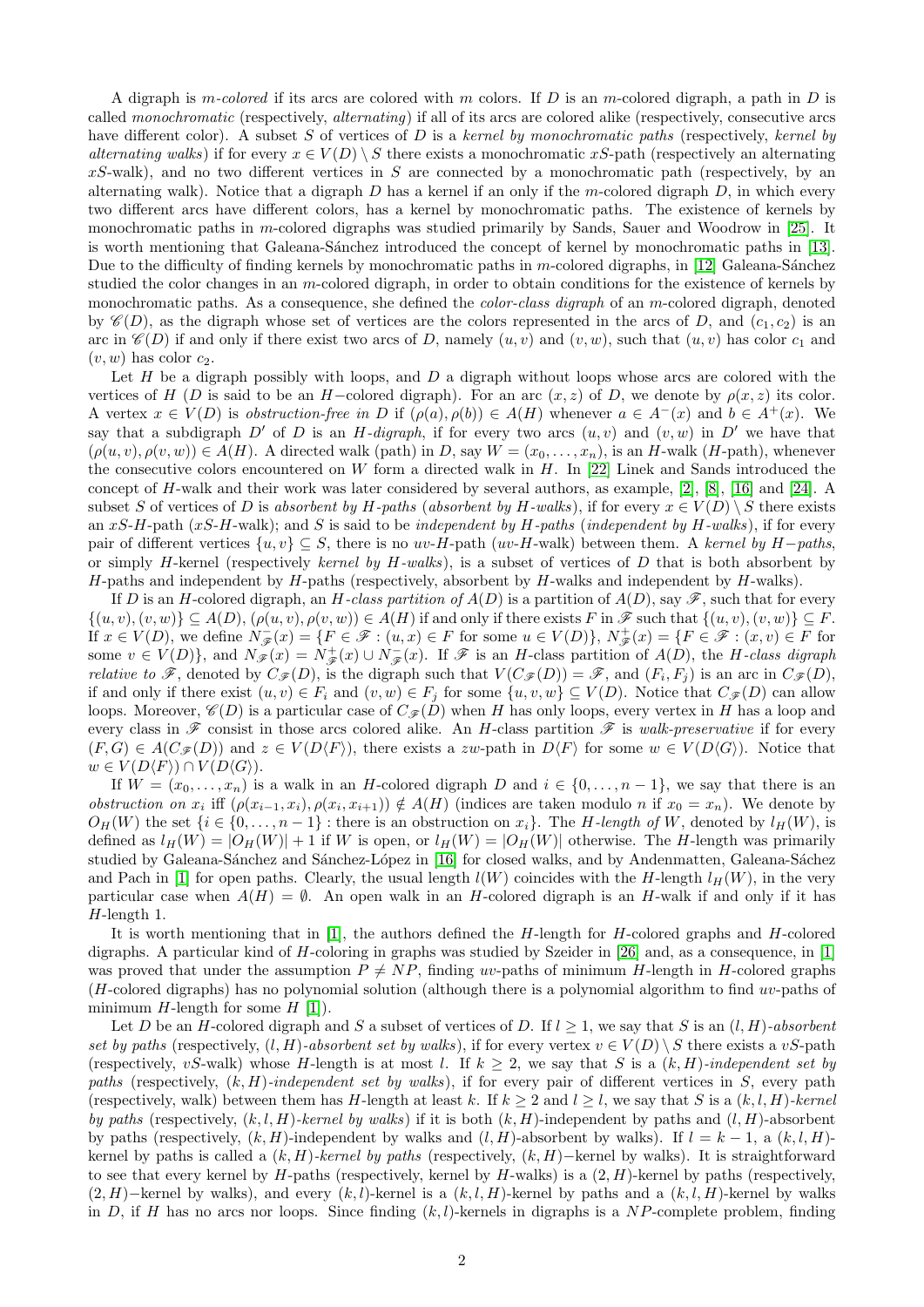$(k, l, H)$ -kernels in H-colored digraphs is a NP-complete problem.

On the other hand, the concepts of  $(k, l, H)$ -kernel by paths and  $(k, l, H)$ -kernel by walks are not equivalent. In [\[4\]](#page-9-3), the authors showed an infinite family of digraphs with  $(2, H)$ -kernel by walks and no  $(2, H)$ -kernel by paths, and an infinite family of digraphs with  $(2, H)$ -kernel by paths and no  $(2, H)$ -kernel by walks.

In [\[18\]](#page-10-20) the authors showed that, by applying conditions on  $C_{\mathscr{F}}(D)$ , it is possible to guarantee the existence of  $(k, H)$ -kernels by walks and  $(k, H)$ -kernels by paths in D. In the same spirit, in this paper we will show sufficient conditions on  $\mathscr F$  and  $C_{\mathscr F}(D)$  in order to guarantee the existence of  $(k, l, H)$ -kernels by walks in Hcolored digraphs, and we will show that some conditions are tight. Moreover, some hypothesis presented in this paper can be verified in polynomial time.

#### 2 Preliminary results.

<span id="page-2-0"></span>**Lemma 2.1.** Let D be a symmetric digraph and  $\{k, l\} \subset \mathbb{N}$ . If  $2 \le k$  and  $k - 1 \le l$ , then D has a  $(k, l)$ -kernel.

 $\Box$ 

 $\Box$ 

*Proof.* It follows from Theorem [2.1](#page-2-0) and the definition of  $(k, l)$ -kernel.

<span id="page-2-2"></span>**Lemma 2.2.** Let D be an H-colored digraph,  $\mathscr F$  an H-class partition of  $A(D)$  and  $x \in V(D)$ . The following assertions holds:

- a) If  $d^-(x) \neq 0$  and  $d^+(x) \neq 0$ , then for every  $F_1 \in N_{\mathscr{F}}^-(x)$  and  $F_2 \in N_{\mathscr{F}}^+(x)$ , we have that  $(F_1, F_2) \in A(C_{\mathscr{F}}(D))$ .
- b) If x is obstruction-free in D and  $d(x) \neq 0$ , then there is a unique  $F \in \mathscr{F}$  such that  $x \in V(D\langle F \rangle)$ .
- c) If T is a walk in D such that  $O_H(T) = \emptyset$ , then there is a unique  $F \in \mathscr{F}$  such that  $A(T) \subseteq F$ .
- d) If u, v and w are three different vertices in D, T is a uv-walk, and T' is a vw-H-walk, then either  $l_H(T \cup T)$  $T'$ ) =  $l_H(T)$  or  $l_H(T \cup T') = l_H(T) + 1$ .
- Proof. a) If  $F_1 \in N_{\mathscr{F}}(x)$  and  $F_2 \in N_{\mathscr{F}}^+(x)$ , then there exists  $\{u, v\} \subseteq V(D)$  such that  $(u, x) \in F_1$  and  $(x, v) \in F_2$ . It follows from definition of  $C_{\mathscr{F}}(D)$  that  $(F_1, F_2) \in A(C_{\mathscr{F}}(D)).$
- b) Since  $d(x) \neq 0$ , then there exists  $F \in \mathscr{F}$  such that  $x \in V(D\langle F \rangle)$ . On the other hand, since x is obstructionfree, we have that  $A(x) \subseteq F$ , concluding that F is unique.
- c) If  $T = (x_0, \ldots, x_n)$ , then  $(\rho(x_{i-1}, x_i), \rho(x_i, x_{i+1})) \in A(H)$  for every  $i \in \{0, \ldots, n-1\}$  (indices modulo n if  $x_0 = x_n$ ). Hence, it follows from definition of H-class partition that there is a unique  $F \in \mathscr{F}$  such that  $A(T) \subseteq F$ .
- d) Suppose that  $T = (z_0 = u, z_1, \ldots, z_n = v)$  and  $T' = (z_n = v, z_{n+1}, \ldots, z_m = w)$ . It is straightforward to see that  $O_H(T \cup T') \subseteq O_H(T) \cup \{n\}$  and  $O_H(T) \subseteq O_H(T \cup T')$ , which implies that either  $l_H(T \cup T') = l_H(T)$ or  $l_H(T \cup T') = l_H(T) + 1$ .

<span id="page-2-1"></span>**Lemma 2.3.** If D is a digraph with no isolated vertices and K is a kernel by paths in D, then for every  $x \in K$ ,  $d_D^-(x) \neq 0.$ 

*Proof.* Proceeding by contradiction, suppose that there exists  $x \in K$  such that  $d_D^-(x) = 0$ . Since D has no isolated vertices, then there exists  $y \in V(D)$  such that  $(x, y) \in A(D)$ , which implies that  $y \notin K$ . Hence, there exits a yz-path in D, say P, such that  $z \in K$ . Since  $d_D^-(x) = 0$ , we have that  $z \neq x$ , which implies that  $(x, y) \cup F$ is an xz-path in D with  $\{x, z\} \subseteq K$ , contradicting the independence by paths of K. Therefore,  $d_D^-(x) \neq 0$ .

<span id="page-2-4"></span>**Lemma 2.4.** Let D be an H-colored digraph and  $\mathcal F$  an H-class partition of  $A(D)$ . If S is a nonempty subset of  $\mathscr F$  and  $K$  is a kernel by paths in  $D\langle \bigcup_{F \in \mathcal S} F \rangle$ , then for every  $x \in K$ ,  $N_{\mathscr F}^-(x) \cap \mathcal S \neq \emptyset$ .

*Proof.* Let K be a kernel by paths in  $D' = D\langle \bigcup_{F \in S} F \rangle$  and  $x \in K$ . By Lemma [2.3](#page-2-1) we have that  $d_{D'}^-(x) \neq 0$ . Hence, there exists  $z \in V(D')$  such that  $(z, x) \in A(D')$ . It follows from definition of D' that  $(z, x) \in \overline{F}$  for some  $F \in \mathcal{S}$ , which implies that  $F \in N_{\mathscr{F}}^-(x) \cap \mathcal{S}$ . Hence,  $N_{\mathscr{F}}^-(x) \cap \mathcal{S} \neq \emptyset$ .  $\Box$ 

<span id="page-2-3"></span>**Lemma 2.5.** Let D be an H-colored digraph and  $\mathscr F$  an H-class partition of  $A(D)$ . If S is an independent set in  $C_{\mathscr{F}}(D)$ , then  $D\langle \cup_{F \in \mathcal{S}} F \rangle$  is an H-subdigraph of D.

Proof. Let  $D' = D(\bigcup_{F \in \mathcal{S}} F)$  and  $\{(u, v), (v, x)\}\subseteq A(D')$ . We will prove that  $(\rho(u, v), \rho(v, x)) \in A(H)$ . By definition of D', there exists  $\{F, G\} \subseteq S$  such that  $(u, v) \in F$  and  $(v, x) \in G$ . Hence, we have that  $(F, G) \in F$  $A(C_{\mathcal{F}}(D))$ . Since S is an independent set in  $C_{\mathcal{F}}(D)$ , then  $F = G$ , which implies that  $\{(u, v), (v, x)\}\subseteq F$ . It follows from the fact that  $\mathscr F$  is an H-class partition of  $A(D)$  that  $(\rho(u, v), \rho(v, x)) \in A(H)$ . Therefore, D' is an  $H$ -subdigraph of  $D$ .  $\Box$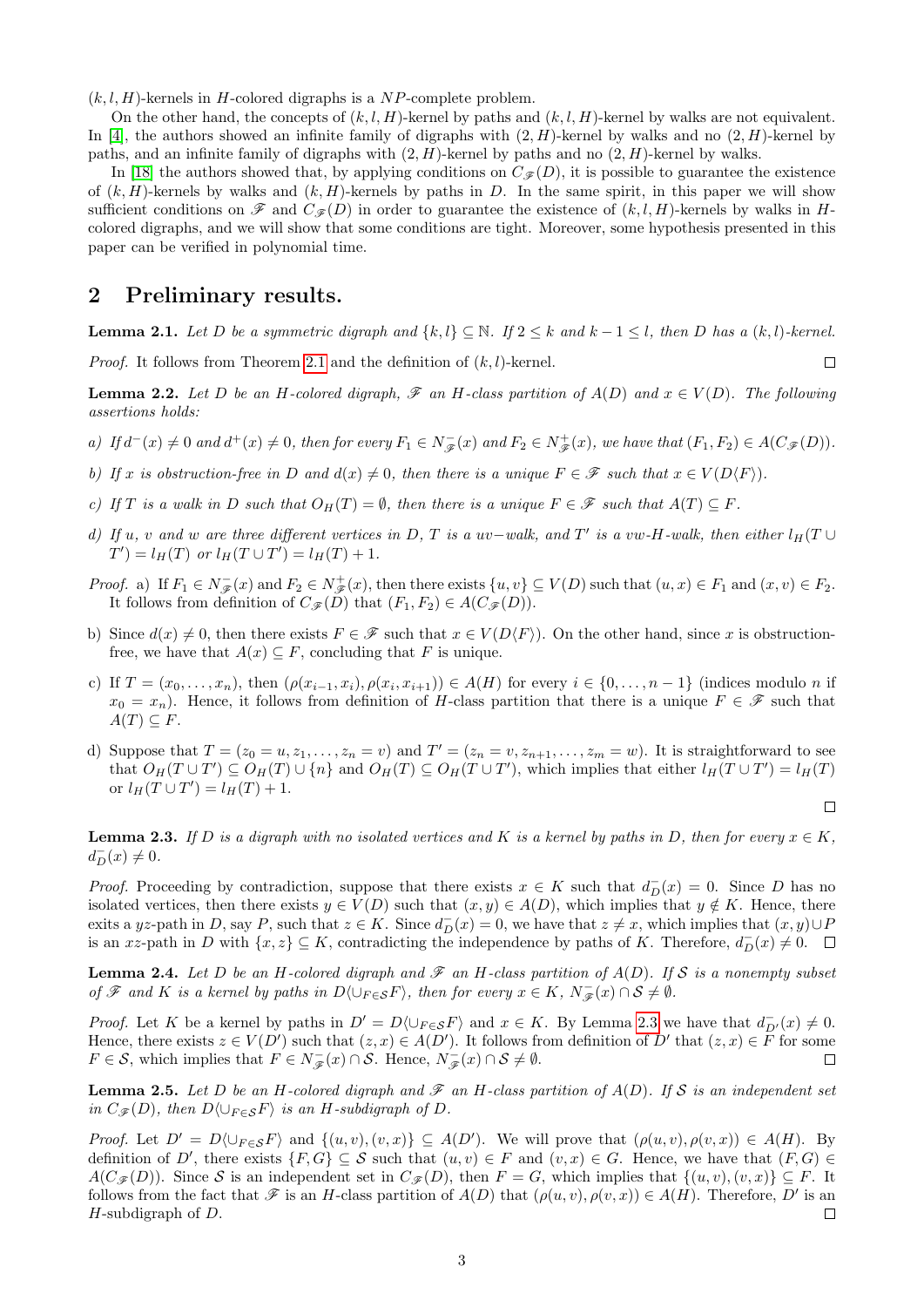<span id="page-3-0"></span>**Lemma 2.6.** Let D be an H-colored digraph and  $\mathcal F$  an H-class partition of  $A(D)$ . If D is strongly connected, then  $C_{\mathcal{F}}(D)$  is strongly connected.

*Proof.* Let F and F' be different vertices in  $C_{\mathscr{F}}(D)$ , and  $\{(x_0, x_1), (z_0, z_1)\}\subseteq A(D)$  such that  $(x_0, x_1) \in F$  and  $(z_0, z_1) \in F'$ . It follows from the fact that D is strongly connected, that there exists an  $x_0z_1$ -walk in D, say  $C = (w_0, \ldots, w_n)$ , whose initial arc is  $(x_0, x_1)$  and ending arc is  $(z_0, z_1)$ .

Since  $(w_0, w_1) \in F$ ,  $(w_{n-1}, w_n) \in F'$ , and  $F \neq F'$ , we can conclude that  $O_H(C) \neq \emptyset$  (Lemma [2.2\)](#page-2-2) (c)). Let  $O_H(C) = \{\alpha_1, \ldots, \alpha_r\}$  for some  $r \geq 1$ , and we can assume that  $\alpha_i \leq \alpha_{i+1}$  whenever  $i \in \{1, \ldots, r-1\}$ . For every  $i \in \{1, \ldots, r\}$ , let  $G_i \in \mathscr{F}$  such that  $(w_{\alpha_i}, w_{\alpha_i}^+) \in G_i$ . Notice that  $P = (G_1, \ldots, G_r)$  is a walk in  $C_{\mathscr{F}}(D)$ , and  $G_r = F'$ .

If  $\alpha_1 = 0$ , then  $F = G_1$ , which implies that P is an FF'-walk in  $C_{\mathscr{F}}(D)$ . If  $\alpha_1 \neq 0$ , then  $(F, G_1) \in$  $A(C_{\mathscr{F}}(D))$ , which implies that  $(F, G_1) \cup P$  is an  $FF'$ -walk in  $C_{\mathscr{F}}(D)$ . Hence, we conclude that  $C_{\mathscr{F}}(D)$  is strongly connected.  $\Box$ 

Corollary 2.7. Let D be a strongly connected H-colored digraph and  $\mathscr F$  a non-trivial H-class partition of  $A(D)$ . If S is an independent set in  $C_{\mathscr{F}}(D)$ , then  $N^+_{C_{\mathscr{F}}(D)}(\mathcal{S}) \neq \emptyset$ .

*Proof.* Since  $C_{\mathscr{F}}(D)$  is non-trivial and strongly connected (Lemma [2.6\)](#page-3-0), then  $S \neq V(C_{\mathscr{F}}(D))$ . As  $C_{\mathscr{F}}(D)$  is strongly connected, there exists an arc from S to  $V(C_{\mathscr{F}}(D)) \setminus S$ , which implies that  $N^+_{C_{\mathscr{F}}(D)}(\mathcal{S}) \neq \emptyset$ .  $\Box$ 

<span id="page-3-2"></span>**Lemma 2.8.** Let D be an H-colored digraph,  $\mathscr F$  an H-class partition of  $A(D)$ , S a non-empty subset of  $V(C_{\mathscr{F}}(D))$  such that  $D\langle F \rangle$  is unilateral for every  $F \in \mathcal{S}$ , K a kernel by walks in  $D\langle \bigcup_{F \in \mathcal{S}} F \rangle$ , and  $\{x, z\} \subseteq K$ . If  $x \in V(D\langle F_1 \rangle)$  and  $z \in V(D\langle F_2 \rangle)$  for some  $\{F_1, F_2\} \subseteq S$ , then  $F_1 \neq F_2$ .

*Proof.* Proceeding by contradiction, suppose that  $F_1 = F_2$ . Since  $D\langle F_1 \rangle$  is unilateral, then either there exists an xz-path in  $D\langle F_1 \rangle$  or there exists a zx-path in  $D\langle F_1 \rangle$ , say P. It follows that P is a path in  $D\langle \bigcup_{F \in S} F \rangle$  such that  $\{x, z\} \subseteq K$ , which contradicts the independence by paths of K. Therefore,  $F_1 \neq F_2$ .  $\Box$ 

<span id="page-3-3"></span>**Lemma 2.9.** Let D be an H-colored digraph and  $\mathscr F$  an H-class partition of  $A(D)$  such that for every  $F \in \mathscr F$ ,  $D\langle F \rangle$  is strongly connected. The following assertions holds:

- a)  $\mathscr F$  is walk-preservative.
- b)  $C_{\mathscr{F}}(D)$  is a symmetric digraph.

c) If  $S \subseteq V(C_{\mathscr{F}}(D))$  is an independent set in  $C_{\mathscr{F}}(D)$  and  $\{F_1, F_2\} \subseteq S$ , then  $V(D\langle F_1 \rangle) \cap V(D\langle F_2 \rangle) = \emptyset$ .

*Proof.* a) Let  $(F, G) \in A(C_{\mathscr{F}}(D))$  and  $x \in V(D\langle F \rangle)$ . It follows from definition of  $C_{\mathscr{F}}(D)$  that there exists  $\{u, v, z\} \subseteq V(D)$  such that  $(u, v) \in F$  and  $(v, z) \in G$ . Notice that  $v \in V(D\langle F \rangle) \cap V(D\langle G \rangle)$ . Since  $D\langle F \rangle$  is strongly connected, then there exists an xv-walk in  $D\langle F \rangle$ , which implies that  $\mathscr F$  is walk-preservative.

b) Let  $(F_1, F_2) \in A(C_{\mathscr{F}}(D))$ . It follows from definition of  $C_{\mathscr{F}}(D)$  that there exists  $\{u, v, z\} \subseteq V(D)$  such that  $(u, v) \in F_1$  and  $(v, z) \in F_2$ . Since  $(u, v) \in A(D\langle F_1 \rangle)$ , then  $D\langle F_1 \rangle$  is a nontrivial strongly connected digraph, which implies that there exists  $u' \in V(D\langle F_1 \rangle)$  such that  $(v, u') \in F_1$ . In the same way, there exists  $z' \in V(D \langle F_2 \rangle)$  such that  $(z', v) \in F_2$ . It follows from definition of  $C_{\mathscr{F}}(D)$  that  $(F_2, F_1) \in A(C_{\mathscr{F}}(D))$ , concluding that  $C_{\mathscr{F}}(D)$  is a symmetric digraph.

c) Proceeding by contradiction, suppose that  $V(D\langle F_1 \rangle) \cap V(D\langle F_2 \rangle) \neq \emptyset$ , and consider  $x \in V(D\langle F_1 \rangle) \cap V(D\langle F_2 \rangle)$  $V(D\langle F_2 \rangle)$ . Since  $D\langle F_1 \rangle$  and  $D\langle F_2 \rangle$  are non-trivial strongly connected digraphs, then there exist  $u \in V(D\langle F_1 \rangle)$ and  $z \in V(D\langle F_2 \rangle)$  such that  $(u, x) \in A(D\langle F_1 \rangle)$  and  $(x, z) \in A(D\langle F_2 \rangle)$ . It follows from definition of  $C_{\mathscr{F}}(D)$  that  $(F_1, F_2) \in A(C_{\mathscr{F}}(D))$ , which is no possible since S is an independent set in  $C_{\mathscr{F}}(D)$ . Therefore,  $V(D\langle F_1 \rangle) \cap$  $V(D\langle F_2 \rangle) = \emptyset.$  $\Box$ 

<span id="page-3-1"></span>**Proposition 2.10.** Let D be an H-colored digraph and  $\mathscr F$  a non-trivial walk-preservative H-class partition of  $A(D)$  such that  $C_{\mathscr{F}}(D)$  has no sinks. If S is an independent set in  $C_{\mathscr{F}}(D)$ , then there exists a kernel by paths in  $D\langle \bigcup_{F \in \mathcal{S}} F \rangle$ , say N, such that  $N \subseteq V(D\langle \bigcup_{G \in N^+(\mathcal{S})} G \rangle)$ .

*Proof.* We will denote by  $D_1$  the digraph  $D\langle \bigcup_{F \in S} F \rangle$ . Since  $C_{\mathscr{F}}(D)$  has no sinks, then  $N^+(\mathcal{S}) \neq \emptyset$ . Hence, denote by  $D_2$  the digraph  $D\langle \cup_{G\in N^+(S)} G\rangle$ . Let N be a kernel by paths in  $D_1$  intersecting  $V(D_2)$  the most possible, that is, for every kernel by paths in  $D_1$ , say N', we have that

$$
|N \setminus V(D_2)| \le |N' \setminus V(D_2)| \tag{1}
$$

Notice that possibly  $N \cap V(D_2) = \emptyset$ . We claim that  $N \setminus V(D_2) = \emptyset$ . Proceeding by contradiction, suppose that there exists  $x_0 \in N \setminus V(D_2)$ . Since  $x_0 \in V(D_1)$ , it follows from definition of  $D_1$  that there exists  $F \in \mathcal{S}$ such that  $x_0 \in V(D\langle F \rangle)$ . By hypothesis,  $C_{\mathscr{F}}(D)$  has no sinks, which implies that there exists  $G \in V(C_{\mathscr{F}}(D))$ such that  $F \neq G$  and  $(F, G) \in A(C_{\mathscr{F}}(D))$ . It follows from the fact that  $\mathscr{F}$  is a walk-preservative H-class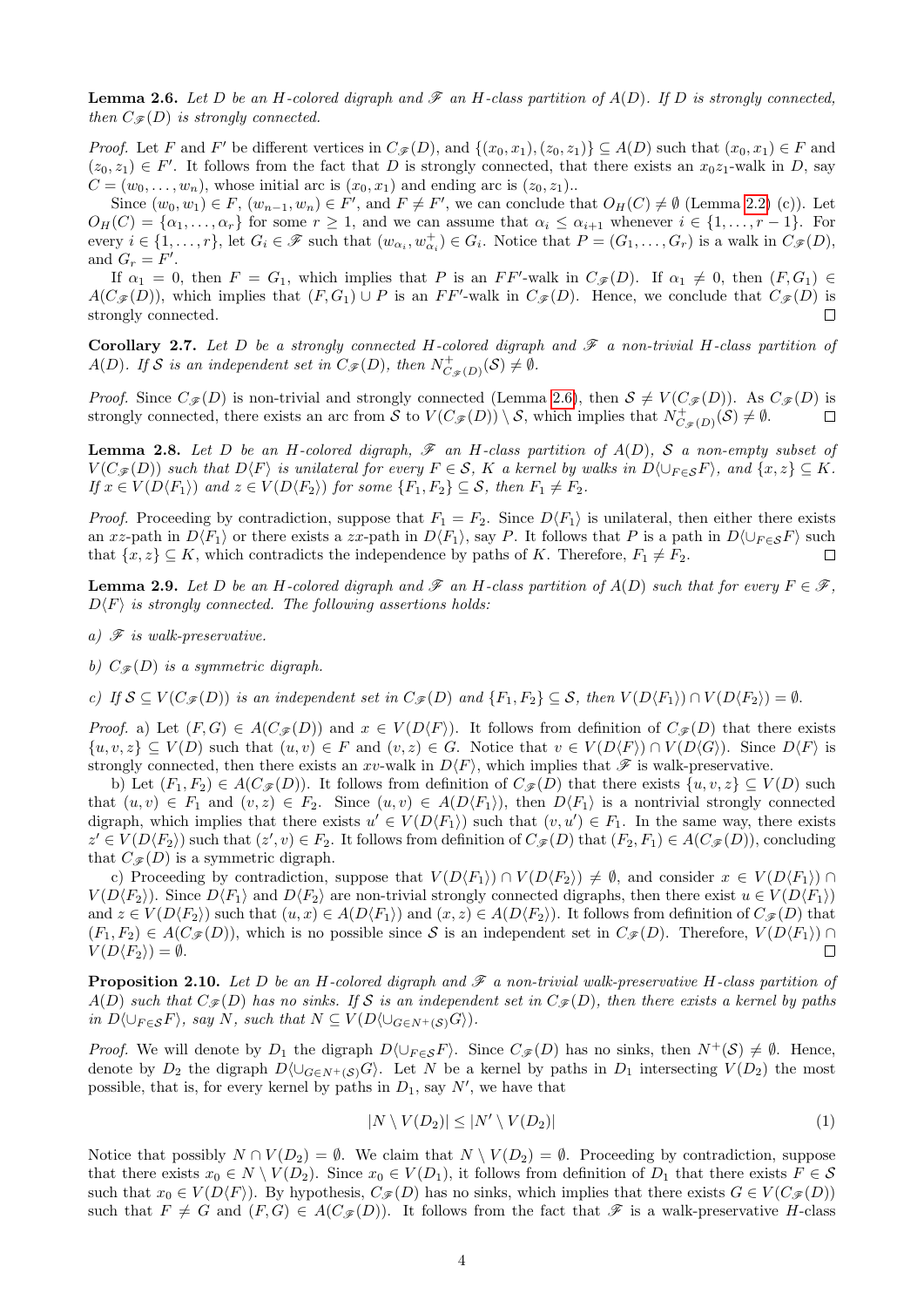partition that there exists an  $x_0z$ -path in  $D\langle F \rangle$ , say C, for some  $z \in V(D\langle G \rangle)$ . Notice that C is a path in  $D_1$ ,  $z \in V(D_1) \cap V(D_2)$ , and  $z \neq x_0$ . Moreover, since N is independent by paths in  $D_1$ , then  $z \notin N$ . We will prove the following claims in order to get a contradiction.

**Claim 1.** There exists a  $zx_0$ -path in  $D_1$ .

Since  $z \notin N$ , there exists a zy-path in  $D_1$  for some  $y \in N$ , say P'. It follows that  $C \cup P'$  is an  $x_0y$ -walk in  $D_1$  such that  $x_0 \in N$  and  $y \in N$ , which implies that  $x_0 = y$ , concluding that  $P'$  is a  $zx_0$ -path in  $D_1$ .

**Claim 2.**  $(N \setminus \{x_0\}) \cup \{z\}$  is a kernel by paths in  $D_1$ .

In order to show that  $N' = (N \setminus \{x_0\}) \cup \{z\}$  is an absorbent set by paths in  $D_1$ , consider  $u \in V(D_1) \setminus N'$ . If  $u = x_0$ , then C is an  $x_0 N'$ -path in  $D_1$ . If  $u \neq x_0$ , then  $u \in V(D_1) \setminus N$ . It follows from the fact that N is an absorbent set by paths in  $D_1$  that there exists a uv-path in  $D_1$ , say P, for some  $v \in N$ . If  $v \neq x_0$ , then P is a uN'-path in  $D_1$ . If  $v = x_0$ , then  $P \cup C$  is a uN'-walk in  $D_1$ , concluding that N' is an absorbent set by paths in  $D_1$ .

Now we will show that  $N'$  is an independent set by paths in  $D_1$ . Proceeding by contradiction, suppose that there exists a uv-path in  $D_1$ , say T, where  $\{u, v\} \subseteq N'$ . Since N is an independent set by paths in  $D_1$ , then  $z \in \{u, v\}$ . If  $z = u$ , it follows that  $C \cup T$  is an  $x_0v$ -walk in  $D_1$ , which contradicts the independence by paths of N. If  $v = z$ , by Claim 1 there exists a  $zx_0$ -path in  $D_1$ , say P, which implies that  $T \cup P$  is a  $ux_0$ -walk in  $D_1$ , contradicting the independence by paths of N. Therefore, N' is an independent set by paths in  $D_1$ , and the claim holds.

Notice that  $|N' \setminus V(D_2)| = |N \setminus V(D_2)| - 1$ , which is no possible by (1). Therefore,  $N \setminus V(D_2) = \emptyset$ , concluding that  $N \subseteq V(D_2)$ .  $\Box$ 

<span id="page-4-0"></span>**Proposition 2.11.** Let D be an H-colored digraph with no isolated vertices,  $\mathscr F$  a walk-preservative H-class partition of  $A(D)$ , and S an independent and l-absorbent set in  $C_{\mathscr{F}}(D)$  for some  $l \geq 1$ . If K is a kernel by paths in  $D\langle \bigcup_{F \in S} F \rangle$ , then K is an  $(l + 1, H)$ -absorbent set by walks in D.

*Proof.* Let  $D' = D \langle \bigcup_{F \in S} F \rangle$  and  $x_0 \in V(D) \setminus K$ . If  $x_0 \in V(D')$ , since K is a kernel by paths in D', there exists an  $x_0K$ -path in D', say T. It follows from Lemma [2.5](#page-2-3) that T is an H-path. Hence,  $l_H(T) = 1$ , which implies that  $l_H(T) \leq l+1$ .

Now we will assume that  $x_0 \notin V(D')$ . By hypothesis,  $x_0$  is no isolated, which implies that  $x_0 \in V(D \langle F_0 \rangle)$ for some  $F_0 \in \mathscr{F}$ . Notice that  $F_0 \notin \mathcal{S}$  because  $x_0 \notin V(D')$ . Since  $\mathcal{S}$  is an *l*-absorbent set in  $C_{\mathscr{F}}(D)$ , we can consider an  $F_0F_t$ -path with minimum length in  $C_{\mathcal{F}}(D)$ , say  $T = (F_0, \ldots, F_r)$ , where  $F_r \in \mathcal{S}$ . Notice that  $r \leq l$ .

Since F is walk-preservative, there exists  $x_{\alpha_1} \in V(D\langle F_0 \rangle) \cap V(D\langle F_1 \rangle)$  such that there exists an  $x_0x_{\alpha_1}$ . path in  $D\langle F_0\rangle$ , say  $T_0$ , and, for every  $i \in \{2, \ldots, r-1\}$ , there exist  $x_{\alpha_i} \in V(D\langle F_{i-1}\rangle) \cap V(D\langle F_i\rangle)$  and  $x_{\alpha_{i+1}} \in V(D\langle F_i \rangle) \cap V(D\langle F_{i+1} \rangle)$ , such that there exists an  $x_{\alpha_i} x_{\alpha_{i+1}}$ -path in  $D\langle F_i \rangle$ , say  $T_i$ . Notice that  $T_i$ is an H-path for every  $i \in \{0, \ldots, r-1\}$ , and  $x_{\alpha_r} \in V(D')$ . Moreover, since C is a path in  $C_{\mathscr{F}}(D)$ , then  $A(T_i) \cap A(T_j) = \emptyset$  whenever  $i \neq j$ .

Now we consider  $C = \bigcup_{i=0}^{r-1} T_i$ , and suppose that  $C = (z_1, \ldots, z_n)$ . Notice that  $z_n \in V(D')$  (because  $z_n = x_{\alpha_r}$ ).

Claim 1.  $l_H(C) \leq l + 1$ .

For every  $i \in \{0, \ldots, r-2\}$ , let  $U_i = \{l \in \{1, \ldots, n-1\} : (z_{l-1}, z_l) \in F_i\}$  be, and  $L = \{i \in \{0, \ldots, r-2\} :$  $U_i \neq \emptyset$ . For every  $i \in L$ , define  $\beta_i = max U_i$ .

We will show that  $O_H(C) \subseteq \{\beta_i : i \in L\}$ . If  $m \in O_H(C)$ , then it follows that  $(\rho(z_{m-1}, z_m), \rho(z_m, z_{m+1})) \notin$  $A(H)$ . On the other hand, we have that  $(z_{m-1}, z_m) \in A(T_j)$  for some  $j \in \{0, \ldots, r-1\}$ . Since  $T_j$  is an H-path, then  $(z_m, z_{m+1}) \notin A(T_j)$ , which implies that  $m = maxU_j$  and  $j \leq r-2$ . Hence,  $m \in {\beta_i : i \in L}$ . It follows that  $O_H(C) \subseteq L$ . Hence,  $|O_H(C)| \leq |L|$ , that is  $|O_H(C)| \leq r-1$ , and we can conclude that  $l_H(C) \leq l.$ 

If  $z_n \in K$ , then by Claim 1 we have that C is a  $x_0K$ -path with  $l_H(C) \leq l+1$ . If  $z_t \notin K$ , since  $z_n \in V(D')$ , and K is an absorbent set by paths in D', then there exists a  $z_n K$ -path in D', say  $T_r$ . Hence,  $C' = C \cup T_r$  is an  $x_0K$ –walk in D, and by Lemma [2.2,](#page-2-2)  $l_H(C') \leq l_H(C) + 1$ , which implies that  $l_H(C') \leq l + 1$ .  $\Box$ 

Therefore, K is an  $(l + 1, H)$ -absorbent set by walks in D.

Notice that the conclusions in Proposition [2.11](#page-4-0) are tight. We will show an example where  $K$  is not necessarily an  $(r, H)$ -absorbent set by walks in D for some  $r \leq l + 1$ . Consider the H-colored digraph showed in Figure [1,](#page-5-0) and for every  $i \in \{1, ..., 6\}$  let  $F_i = \{e \in A(D) : \rho(e) = c_i\}$ . Clearly,  $\mathscr{F} = \{F_i : i \in \{1, ..., 6\}\}$  is a walkpreservative H-class partition of  $A(D)$ . Notice that  $S = \{F_6\}$  is a 3-absorbent set in  $C_{\mathscr{F}}(D)$ . On the other hand, it is straightforward to see that  $K = \{x_4\}$  is a kernel by paths in  $D\langle F_6 \rangle$  which is not an  $(r, H)$ -absorbent by walks in D for every  $r \in \{1, 2, 3\}.$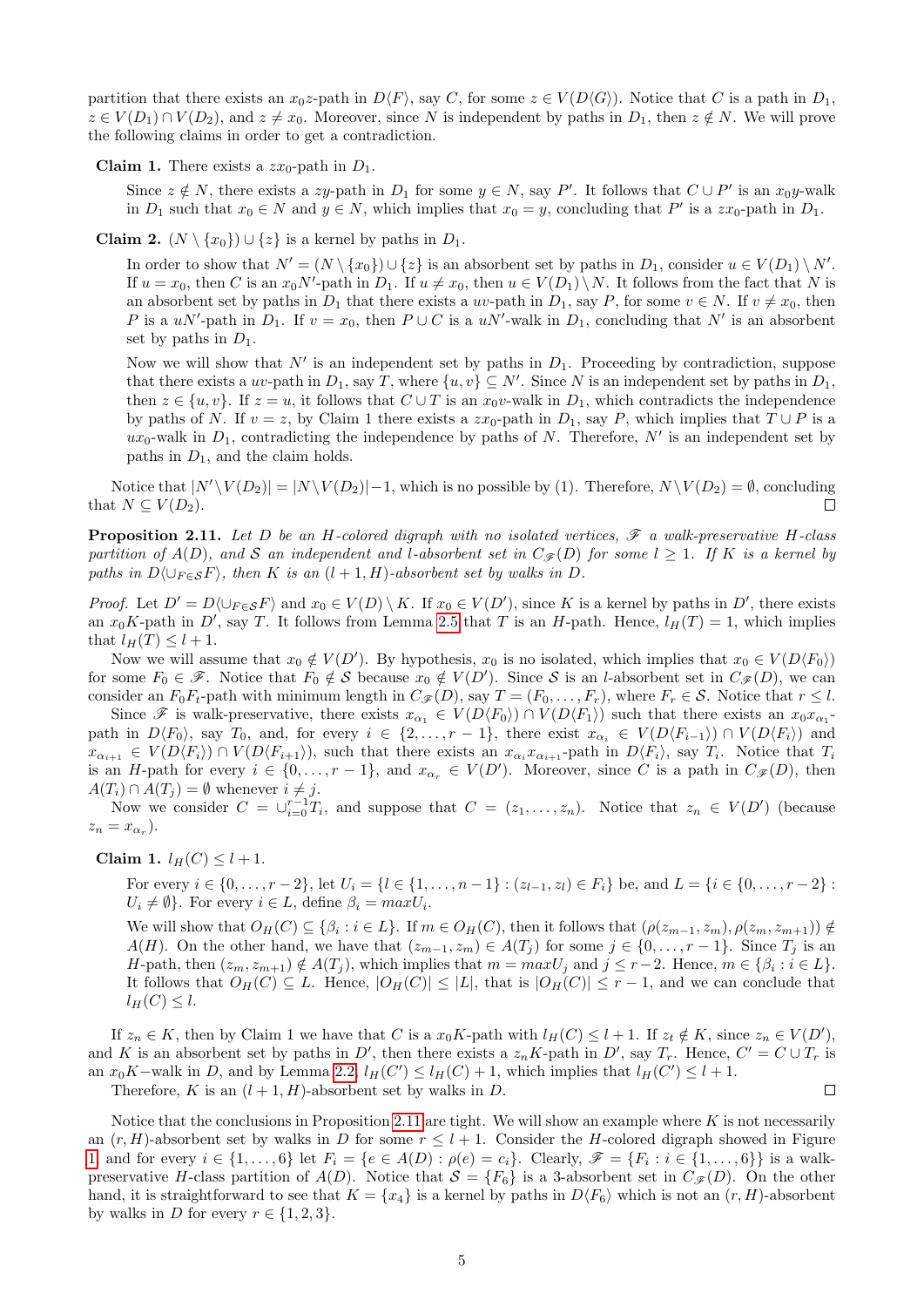

<span id="page-5-0"></span>Figure 1:

On the other hand, if D is an H-colored digraph and  $\mathscr F$  is an H-class partition which is no walk-preservative, then Proposition [2.11](#page-4-0) is not necessarily true. Consider the H-colored digraph showed in Figure [2.](#page-5-1) For every  $i \in \{1, \ldots, 5\}$  let  $F_i = \{e \in A(D) : \rho(e) = c_i\}$ . It is straightforward to see that  $\mathscr{F} = \{F_i : i \in \{1, \ldots, 5\}\}$  is an H-class partition of  $A(D)$ . Notice that  $(F_2, F_3)$  is an arc of  $C_{\mathscr{F}}(D)$  such that  $x_3 \in V(D\langle F_2 \rangle)$ , and there is no  $x_3w$ -walk in  $D\langle F_2 \rangle$  with  $w \in V(D\langle F_3 \rangle)$ , that is,  $\mathscr F$  is not a walk-preservative H-class partition of  $A(D)$ . On the other hand,  $S = \{F_5\}$  is a 4-absorbent set in  $C_{\mathscr{F}}(D)$  but no kernel by paths in  $D\langle F_5 \rangle$  is a  $(5, H)$ -absorbent set by walks in D.



<span id="page-5-1"></span>Figure 2:

### 3 Main results.

The following lemmas will be useful.

<span id="page-5-3"></span>**Lemma 3.1.** Let D be a digraph with at least one arc,  $W = \{x \in V(D) : d(x) = 0\}$ , and  $\{k, l\} \subseteq \mathbb{N}$  such that  $2 \leq k$  and  $1 \leq l$ . If K is a  $(k, l, H)$ -kernel by walks in D – W, then  $K \cup W$  is a  $(k, l, H)$ -kernel by walks in D.

<span id="page-5-4"></span>**Lemma 3.2.** If D is an H-digraph, then every kernel by paths in D is a  $(k, l, H)$ -kernel by walks in D for every  $k \geq 2$  and  $l \geq 1$ .

<span id="page-5-2"></span>**Proposition 3.3.** Let D be an H-colored digraph with no isolated vertices,  $\mathscr F$  a walk-preservative H-class partition of  $A(D)$ , and  $S \subseteq V(C_{\mathscr{F}}(D))$  an independent and l-absorbent set in  $C_{\mathscr{F}}(D)$  for some  $l \geq 1$ . If  $N^+({\cal S}) = \emptyset$  and  $k \geq 2$ , then every kernel by paths in  $D \langle \bigcup_{F \in S} F \rangle$  is a  $(k, l+1, H)$ -kernel by walks in D.

*Proof.* Let K be a kernel by paths in  $D' = D(\bigcup_{F \in S} F)$ . Since  $\mathscr F$  is walk preservative, it follows from Proposition [2.11](#page-4-0) that K is an  $(l+1, H)$ -absorbent set by walks in D. Now, in order to prove that K is a  $(k, H)$ -independent set by walks in D for every  $k \geq 2$ , we will show that K is a path-independent set in D. Proceeding by contradiction, suppose that there exists an  $x_1x_n$ -path in D, say  $T' = (x_1, \ldots, x_n)$ , such that  $\{x_1, x_n\} \subseteq K$ . Consider  $F_0 \in N_{\mathscr{F}}(x_1) \cap S$  (Lemma [2.4\)](#page-2-4). Hence, there exists  $x_0 \in V(D)$  such that  $(x_0, x_1) \in F_0 \cap A^-(x_1)$ , and let  $T = (x_0, x_1) \cup T'$  be.

If  $A(T) \subseteq F_0$ , then  $A(T') \subseteq F_0$ , which implies that T' is an  $x_1x_n$ -path in D', contradicting the fact that K is an independent set by paths in D'. Hence,  $A(T) \nsubseteq F_0$ . Let  $t = min\{i \in \{1, ..., n-1\} : (x_i, x_{i+1}) \notin F_0\}$ . It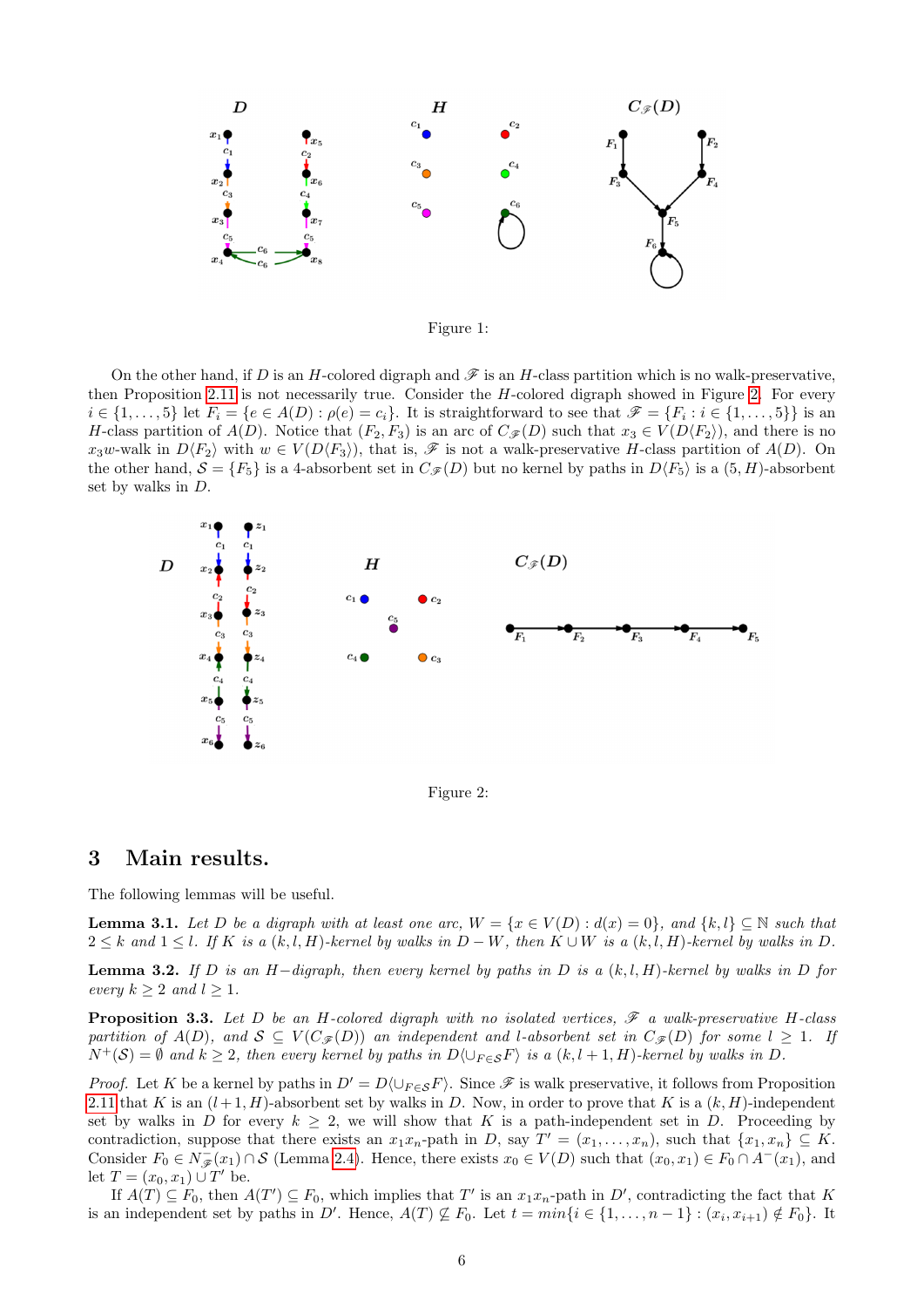follows that  $(x_{t-1}, x_t) \in F_0$ , and  $(x_t, x_{t+1}) \in G$  for some  $G \in \mathscr{F}$  with  $F \neq G$ . Notice that  $(F, G) \in A(C_{\mathscr{F}}(D))$ and, since S is and independent set in  $C_{\mathscr{F}}(D)$ , then  $G \notin \mathcal{S}$ . Therefore,  $G \in N^+(\mathcal{S})$  which contradicts the assumption that  $N^+(\mathcal{S}) = \emptyset$ . Hence, K is path-independent in D, which implies that K is a  $(k, H)$ -independent set by walks in D for every  $k \geq 2$ .

 $\Box$ 

Therefore K is a  $(k, l+1, H)$ -kernel by walks in D for every  $k \geq 2$ .

**Corollary 3.4.** Let D be an H-colored digraph,  $\mathscr F$  a walk-preservative H-class partition of  $A(D)$ , and  $\{k, l\} \subseteq \mathbb N$ such that  $k \geq 2$  and  $l \geq 1$ . If S is a  $(k, l)$ -kernel in  $C_{\mathscr{F}}(D)$  such that  $N^+(\mathcal{S}) = \emptyset$ , then D has a  $(k, l+1, H)$ -kernel by walks.

*Proof.* Let  $W = \{x \in V(D) : d(x) = 0\}$  and  $K'$  a  $(k, l)$ -kernel in  $C_{\mathscr{F}}(D)$  such that  $N^+(\mathcal{S}) = \emptyset$ . Since  $K'$  is an independent and l-absorbent set in  $C_{\mathscr{F}}(D)$ , it follows from Proposition [3.3](#page-5-2) that  $D - W$  has a  $(k, l, H)$ -kernel by walks, say K. By Lemma [3.1,](#page-5-3) we can conclude that  $K \cup W$  is a  $(k, l, H)$ -kernel by walks in D.  $\Box$ 

<span id="page-6-0"></span>**Proposition 3.5.** Let D be an H-colored digraph, and  $\mathscr F$  a walk-preservative H-class partition of  $A(D)$  such that  $C_{\mathscr{F}}(D)$  has a  $(k, l)$ -kernel, say S. If the following conditions holds:

a)  $C_{\mathscr{F}}(D)$  has no sinks, and every cycle in  $C_{\mathscr{F}}(D)$  is either a loop or has length at least k.

b) For every  $x \in V(D)$  such that  $N_{\mathscr{F}}(x) \cap S \neq \emptyset$  and  $N_{\mathscr{F}}(x) \cap N^+(\mathcal{S}) \neq \emptyset$ , we have that  $N_{\mathscr{F}}^-(x) \subseteq \mathcal{S}$ .

Then D has a  $(k, l + 1, H)$ -kernel by walks.

*Proof.* First, suppose that D has no isolated vertices. Let  $D_1 = D \setminus \cup_{F \in S} F$ . Since  $C_{\mathscr{F}}(D)$  has no sinks and S is an independent set in  $C_{\mathscr{F}}(D)$ , then  $N^+(\mathcal{S}) \neq \emptyset$ . Now, let  $D_2 = D\langle \cup_{G \in N^+(\mathcal{S})} G \rangle$ . By Proposition [2.10,](#page-3-1) we can consider a kernel by paths in  $D_1$ , say K, such that  $K \subseteq V(D_2)$ . We will show that K is a  $(k, l+1, H)$ -kernel by walks in D.

Since  $\mathscr F$  is walk-preservative, it follows from Proposition [2.11](#page-4-0) that K is an  $(l+1, H)$ -absorbent set by walks in D. It only remains to show that K is a  $(k, H)$ -independent set by walks in D. First, we will prove the following useful claim.

**Claim 1.** For every  $x \in K$ ,  $N_{\mathscr{F}}(x) \subseteq A(D_1)$ .

If  $x \in K$ , then  $x \in V(D_1) \cap V(D_2)$ . Since  $x \in V(D_1)$ , it follows from definition of  $D_1$  that there exists  $F \in \mathcal{S}$  such that  $A(x) \cap F \neq \emptyset$ . Hence,  $N_{\mathscr{F}}(x) \cap \mathcal{S} \neq \emptyset$ . On the other hand, since  $x \in V(D_2)$ , an analogous proof will show that  $N_{\mathscr{F}}(x) \cap N^+(\mathcal{S}) \neq \emptyset$ . By hypothesis (b), we can conclude that  $N_{\mathscr{F}}(x) \subseteq \mathcal{S}$ .

In order to show that K is a  $(k, H)$ −independent set by walks in D, consider an  $x_0x_n$ -walk in D, say  $T = (x_0, ..., x_n)$ , such that  $\{x_0, x_n\} \subseteq K$ .

Claim 2.  $O_H(T) \neq \emptyset$ .

Proceeding by contradiction, suppose that  $O_H(T) = \emptyset$ . Hence, there exists  $F' \in \mathscr{F}$  such that  $A(T) \subseteq F'$ , which implies that  $(x_{n-1}, x_n) \in F'$ . It follows from Claim 1 that  $F' \in S$ . Hence, T is an  $x_0x_n$ -walk in  $D_1$ , which contradicts the fact that K is an independent set by paths in  $D_1$ . Therefore,  $O_H(T) \neq \emptyset$  and the claim holds.

By Claim 2, suppose that  $O_H(T) = \{\alpha_i : i \in \{1, ..., t\}\}\$  where  $t \geq 1$ , and  $\alpha_i \leq \alpha_{i+1}$  for every  $i \in$  $\{1,\ldots,t-1\}$ . On the other hand, for every  $i \in \{1,\ldots,t\}$  consider  $F_i \in \mathscr{F}$  such that  $(x_{\alpha_i},x_{\alpha_i}^+) \in F_i$ , and  $F_0 \in \mathscr{F}$  such that  $(x_0, x_1) \in F_0$ . It follows from definition of  $C_{\mathscr{F}}(D)$  that  $T' = (F_0, F_1, \ldots, F_t)$  is a walk in  $C_{\mathscr{F}}(D)$ . Notice that  $l_H(T) = l(T') + 1$  and, by Claim 1,  $F_t \in \mathcal{S}$ . Consider the following cases:

Case 1.  $F_0 \in \mathcal{S}$ .

If  $F_0 \neq F_t$ , as S is a k-independent set in  $C_{\mathscr{F}}(D)$ , then  $l(T') \geq k$ , which implies that  $l_H(T) \geq k$ . If  $F_0 = F_t$ , then T' is a closed walk in  $C_{\mathscr{F}}(D)$  which is not a loop and, by hypothesis,  $l(T') \geq k$ . Hence,  $l_H(T) \geq k$ .

Case 2.  $F_0 \in V(C_{\mathscr{F}}(D)) \setminus \mathcal{S}$ .

By Lemma [2.4,](#page-2-4) consider  $F \in N_{\mathscr{F}}(x_0) \cap \mathcal{S}$ . Since  $F_0 \notin \mathcal{S}$ , then  $F \neq F_0$ . It follows from definition of  $C_{\mathscr{F}}(D)$ that  $T'' = (F, F_0) \cup T'$  is a walk in  $C_{\mathscr{F}}(D)$ . Notice that  $l_H(T) = l(T'')$ . If  $F \neq F_t$ , as S is a k-independent set in  $C_{\mathscr{F}}(D)$ , we have that  $l(T'') \geq k$ , which implies that  $l_H(T) \geq k$ . If  $F = F_t$ , then  $T''$  is a closed walk in  $C_{\mathscr{F}}(D)$  which is not a loop and, by hypothesis,  $l(T'') \geq k$ . Hence,  $l_H(T) \geq k$ .

It follows from Case 1 and Case 2 that K is a  $(k, H)$ -independent set by walks in D. Therefore, K is a  $(k, l + 1)$ -kernel by walks in D.

Now, suppose that  $W = \{x \in V(D) : d(x) = 0\}$  is nonempty. By the the previous proof, we have that  $D-W$ has a  $(k, l + 1, H)$ -kernel by walks, say K. By Lemma [3.1,](#page-5-3) we can conclude that  $K \cup W$  is a  $(k, l + 1, H)$ -kernel by walks in D.  $\Box$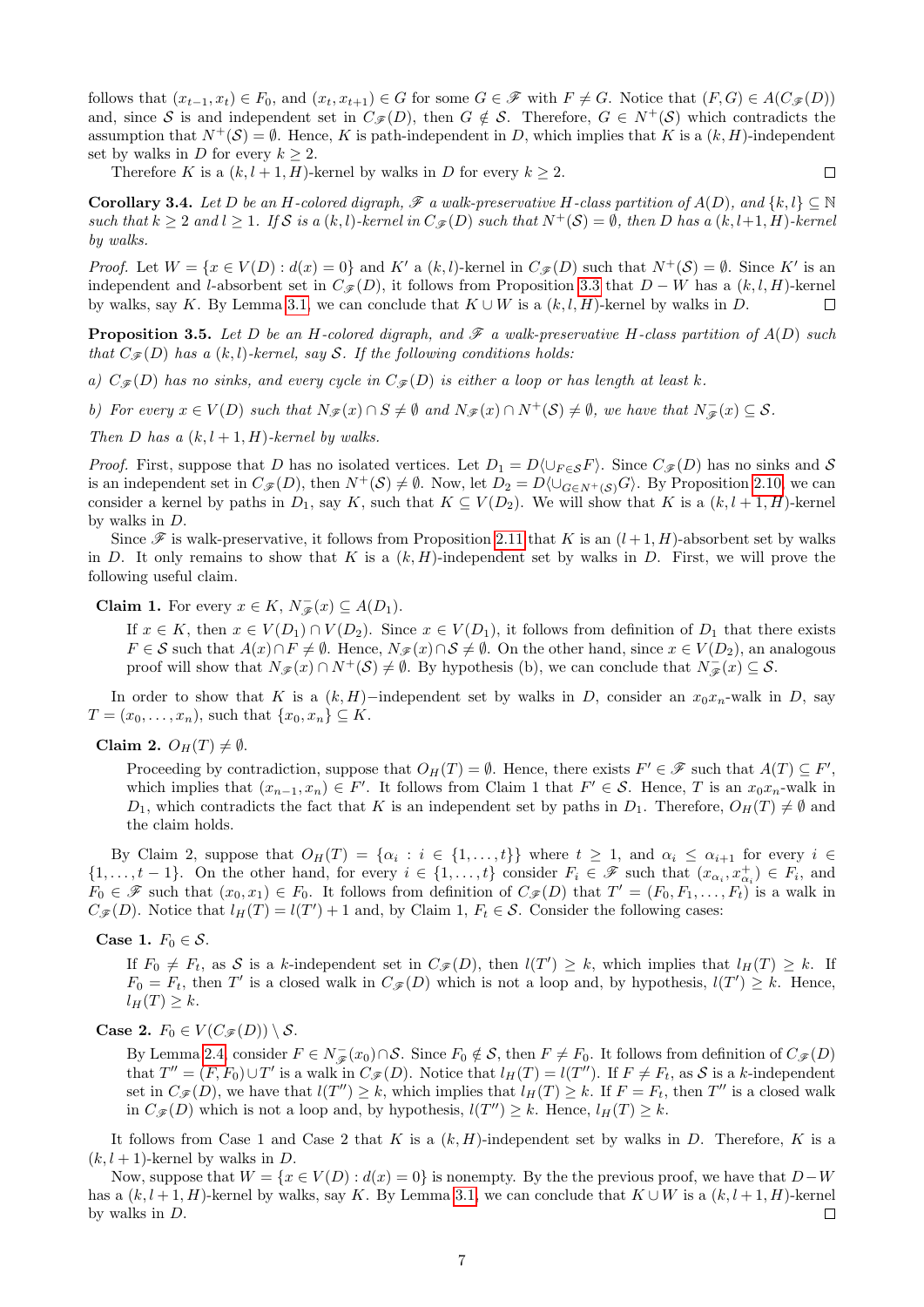As a consequence of Proposition [3.5,](#page-6-0) we have the following result for strongly connected digraphs.

**Corollary 3.6.** Let D be a strongly connected H-colored digraph and  $\mathscr F$  a walk-preservative H-class partition of  $A(D)$  such that  $C_{\mathcal{F}}(D)$  has a  $(k, l)$ -kernel, say S. If the following conditions holds:

a) Every cycle in  $C_{\mathcal{F}}(D)$  is either a loop or has length at least k.

b) For every  $x \in V(D)$  such that  $N_{\mathscr{F}}(x) \cap S \neq \emptyset$  and  $N_{\mathscr{F}}(x) \cap N^+(\mathcal{S}) \neq \emptyset$ , we have that  $N_{\mathscr{F}}^-(x) \subseteq \mathcal{S}$ .

Then D has a  $(k, l+1, H)$ -kernel by walks.

*Proof.* If D is an H-digraph, it follows from Lemma [3.2](#page-5-4) that for every  $k \geq 2$  and  $l \geq 1$ , D has a  $(k, l, H)$ –kernel by walks. Hence, we may assume that D is not an H-digraph. It follows that  $C_{\mathscr{F}}(D)$  is a non-trivial strongly connected digraph (Lemma [2.6\)](#page-3-0), which implies that  $C_{\mathscr{F}}(D)$  has no sinks. By Proposition [3.5](#page-6-0) we have that D has a  $(k, l + 1, H)$ -kernel by walks.  $\Box$ 

<span id="page-7-0"></span>**Proposition 3.7.** Let D be an H-colored digraph with no isolated vertices,  $\mathscr F$  a walk-preservative H-class partition of  $A(D)$ , and S a  $(k, l)$ -kernel in  $C_{\mathscr{F}}(D)$  such that  $k \geq 3$  and  $l \geq 1$ . If for every  $F \in \mathcal{S}$ ,  $D\langle F \rangle$  is unilateral and has no sinks, then every kernel by paths in  $D\setminus\cup_{F\in\mathcal{S}} F$  is a  $(k-1,l+1,H)$ -kernel by walks in D.

*Proof.* Let K be a kernel by paths in  $D_1 = D\langle \bigcup_{F \in \mathcal{S}} F \rangle$ . Since  $\mathcal{F}$  is a walk-preservative H-class partition, it follows from Proposition [2.11](#page-4-0) that K is an  $(l + 1, H)$ -absorbent set by walks in D. It only remains to show that K is a  $(k-1, H)$ -independent set by walks in D. Consider a walk in D, say  $C = (x_0, \ldots, x_n)$ , such that  ${x_0, x_n} \subseteq K$ .

**Claim 1.**  $N_{\mathscr{F}}(x_0) \cap \mathcal{S} \neq \emptyset$  and  $N_{\mathscr{F}}^+(x_n) \cap \mathcal{S} \neq \emptyset$ .

Since  $x_0 \in K$ , it follows from Lemma [2.4](#page-2-4) that  $N_{\mathscr{F}}^-(x_0) \cap \mathcal{S} \neq \emptyset$ . On the other hand, since  $x_n \in V(D_1)$ , then  $x_n \in V(D\langle F \rangle)$  for some  $F \in \mathcal{S}$ . By hypothesis,  $D\langle F \rangle$  has no sinks, which implies that  $A^+(x_n) \cap F \neq \emptyset$ . Hence  $F \in N^+_{\mathscr{F}}(x_n)$ , concluding that  $F \in N^+_{\mathscr{F}}(x_n) \cap S$ , and the claim holds.

By Claim 1, consider  $F' \in N_{\mathscr{F}}(x_0) \cap \mathcal{S}$  and  $F'' \in N_{\mathscr{F}}^+(x_n) \cap \mathcal{S}$ . It follows from Lemma [2.8](#page-3-2) that  $F' \neq F''$  (\*).

Claim 2.  $O_H(C) \neq \emptyset$ .

Proceeding by contradiction, suppose that  $O_H(C) = \emptyset$ . Hence, there exists  $F \in \mathscr{F}$  such that  $A(C) \subseteq F$ . By definition of  $C_{\mathscr{F}}(D)$ , we have that  $\{(F', F), (F, F'')\} \subseteq A(C_{\mathscr{F}}(D))$ . Since  $\{F', F''\} \subseteq S$  and S is an independent set in  $C_{\mathscr{F}}(D)$ , then  $F \neq F'$  and  $F \neq F''$ . Hence,  $(F', F, F'')$  is an  $F'F''$ -path in  $C_{\mathscr{F}}(D)$ , which is no possible since S is a k-independent set with  $k \geq 3$ . Therefore,  $O_H(C) \neq \emptyset$ , and the claim holds.

By Claim 2, suppose that  $O_H(C) = \{\alpha_i : i \in \{1, ..., t\}\}\$  where  $t \geq 1$ , and  $\alpha_i \leq \alpha_{i+1}$  for every  $i \in$  $\{1,\ldots,t-1\}$ . For every  $i \in \{1,\ldots,t\}$ , let  $F_i \in \mathscr{F}$  such that  $(x_{\alpha_i},x_{\alpha_i}^+) \in F_i$ , and  $F_0 \in \mathscr{F}$  such that  $(x_0,x_1) \in F_0$ . Notice that  $x_0 \in V(D\langle F_0 \rangle)$  and  $x_n \in V(D\langle F_t \rangle)$ . On the other hand, it follows from definition of  $C_{\mathscr{F}}(D)$  that  $C_0 = (F_0, F_1, \ldots, F_t)$  is a walk in  $C_{\mathcal{F}}(D)$ . Consider the following cases:

Case 1.  $F_0 \in \mathcal{S}$ .

First, suppose that  $F_t \in \mathcal{S}$ . Notice that  $C_0$  is a walk in  $C_{\mathscr{F}}(D)$  such that  $l_H(C) - 1 = l(C_0)$ . On the other hand, we have that  $\{F_0, F_t\} \subseteq \mathcal{S}$ ,  $x_0 \in V(D\langle F_0 \rangle)$  and  $x_n \in V(D\langle F_t \rangle)$ , which implies that  $F_0 \neq F_t$ (Lemma [2.8\)](#page-3-2). Since S is a k-independent set in  $C_{\mathscr{F}}(D)$ , we have that  $l(C_0) \geq k$ . We can conclude that  $l_H(C) \geq k-1.$ 

Now suppose that  $F_t \notin \mathcal{S}$ , and consider  $C_1 = C_0 \cup (F_t, F'')$ . Notice that  $C_1$  is a walk in  $C_{\mathcal{F}}(D)$  such that  $l_H(C) = l(C_1)$ . On the other hand, we have that  $\{F_0, F''\} \subseteq S$ ,  $x_0 \in V(D\langle F_0 \rangle)$  and  $x_n \in V(D\langle F'' \rangle)$ , which implies that  $F_0 \neq F''$  (Lemma [2.8\)](#page-3-2). Since S is a k-independent set in  $C_{\mathscr{F}}(D)$ , then  $l(C_1) \geq k$ . We can conclude that  $l_H(C) \geq k - 1$ .

Case 2. 
$$
F_0 \in V(C_{\mathscr{F}}(D)) \setminus \mathcal{S}
$$
.

First, suppose that  $F_t \in \mathcal{S}$ , and consider  $C_2 = (F', F_0) \cup C_0$ . Notice that  $C_2$  is a walk in  $C_{\mathcal{F}}(D)$  such that  $l_H(C) = l(C_2)$ . On the other hand, we have that  $\{F', F_t\} \subseteq S$ ,  $x_0 \in V(D\langle F' \rangle)$  and  $x_n \in V(D\langle F_t \rangle)$ , which implies that  $F' \neq F_t$  (Lemma [2.8\)](#page-3-2). Since S is a k-independent set in  $C_{\mathscr{F}}(D)$ , then  $l(C_2) \geq k$ . We can conclude that  $l_H(C) \geq k - 1$ .

Now suppose that  $F_t \notin S$ , and consider  $C_3 = (F', F_0) \cup C_0 \cup (F_t, F'')$ . Notice that  $C_3$  is a walk in  $C_{\mathscr{F}}(D)$  such that  $l_H(C) + 1 = l(C_3)$ . On the other hand, by (\*) we have that  $F' \neq F''$  and, since S is a k-independent set in  $C_{\mathscr{F}}(D)$ , then  $l(C_3) \geq k$ . We can conclude that  $l_H(C) \geq k - 1$ .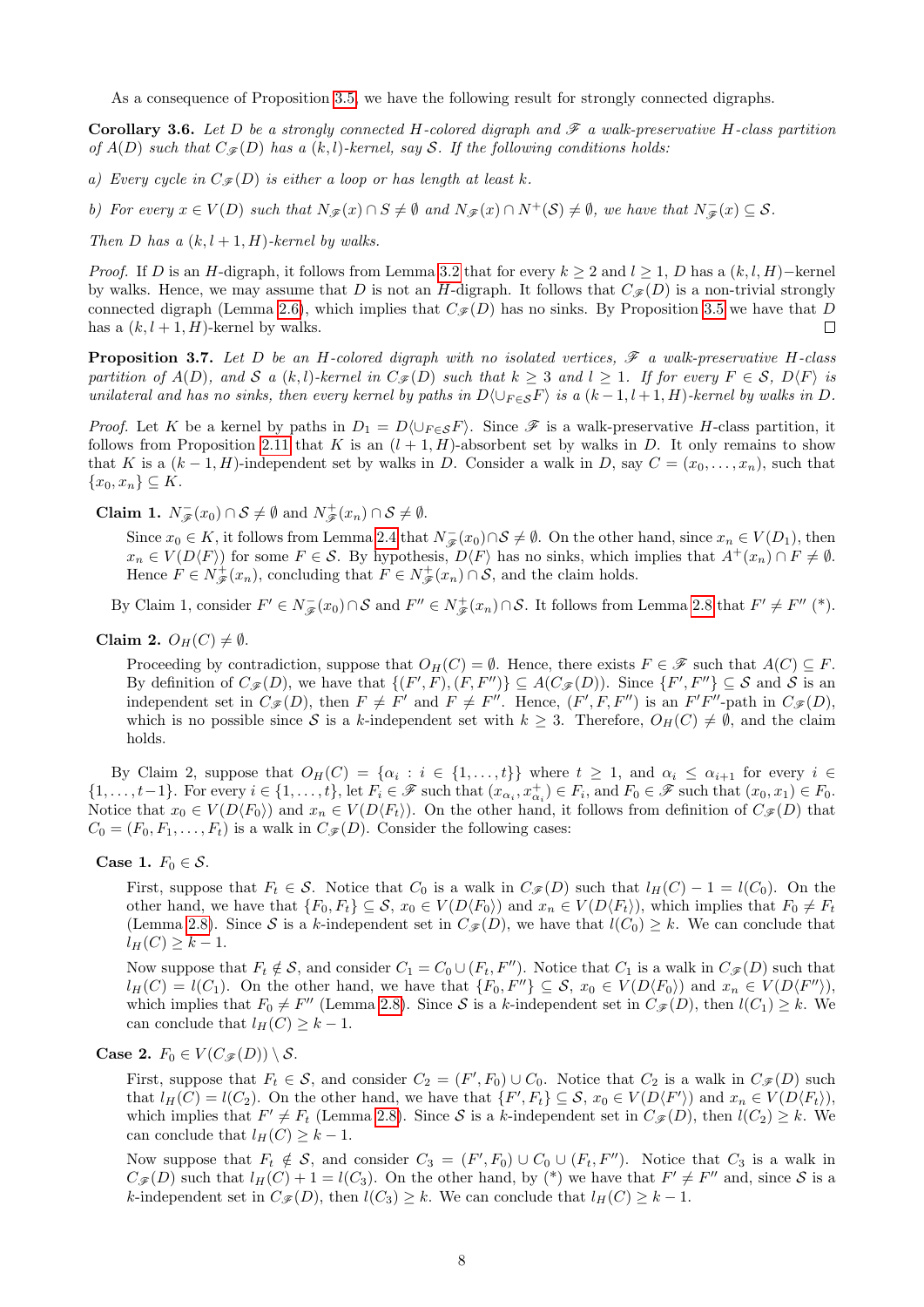It follows from the previous cases that K is a  $(k-1, H)$ -independent set by walks in D. Therefore, K is a  $(k-1, l+1)$ -kernel by walks in D.  $\Box$ 

<span id="page-8-0"></span>**Corollary 3.8.** Let D be an H-colored digraph,  $\mathscr F$  a walk-preservative H-class partition of  $A(D)$  such that for every  $F \in \mathscr{F}$ ,  $D\langle F \rangle$  is unilateral and has no sinks. If  $C_{\mathscr{F}}(D)$  has a  $(k, l)$ -kernel for some  $k \geq 3$  and  $l \geq 1$ , then D has a  $(k-1, l+1, H)$ -kernel by walks.

*Proof.* First, suppose that D has no isolated vertices. If S is a  $(k, l)$ -kernel in  $C_{\mathscr{F}}(D)$  with  $k \geq 3$  and  $l \geq 1$ , then by Proposition [3.7,](#page-7-0) every kernel by paths in  $D\langle \bigcup_{F \in S} F \rangle$  is a  $(k-1, l+1, H)$ -kernel by walks in D.

On the other hand, if  $W = \{x \in V(D) : d(x) = 0\}$  is nonempty, then by the previous proof, we have that  $D - W$  has a  $(k - 1, l + 1, H)$ -kernel by walks, say K. By Lemma [3.1,](#page-5-3) we can conclude that  $K \cup W$  is a  $(k-1, l+1, H)$ -kernel by walks in D.  $\Box$ 

**Corollary 3.9.** Let D be an H-colored digraph and  $\mathscr F$  an H-class partition of  $A(D)$ . If for every  $F \in \mathscr F$  we have that  $D\langle F \rangle$  is strongly connected, then for every  $k \geq 2$  and  $l \geq k+1$ , D has a  $(k, l, H)$ -kernel by walks.

*Proof.* First, suppose that D has no isolated vertices. Since  $D\langle F \rangle$  is strongly connected for every  $F \in \mathscr{F}$ , we have that  $\mathscr F$  is walk-preservative (Lemma [2.9](#page-3-3) (a)), and  $D\langle F \rangle$  is unilateral and has no sinks for every  $F \in \mathscr F$ . On the other hand, by Lemma [2.9](#page-3-3) (b), we have that  $C_{\mathscr{F}}(D)$  is a symmetric digraph, which implies that  $C_{\mathscr{F}}(D)$ has a  $(k+1, l-1)$ -kernel for every  $k+1 \geq 3$  and  $l-1 \geq k$  (Lemma [2.1\)](#page-2-0). Hence, by Corollary [3.8,](#page-8-0) we have that D has a  $(k, l, H)$ -kernel by walks for every  $k \geq 2$  and  $l \geq k+1$ .

On the other hand, if  $W = \{x \in V(D) : d(x) = 0\}$  is nonempty, then by the previous proof, we have that  $D - W$  has a  $(k, l, H)$ -kernel by walks for every  $k \ge 2$  and  $l \ge k + 1$ . By Lemma [3.1,](#page-5-3) we can conclude that D has a  $(k, l, H)$ -kernel by walks for every  $k \geq 2$  and  $l \geq k + 1$ .  $\Box$ 

<span id="page-8-1"></span>**Proposition 3.10.** Let D be an H-colored digraph,  $\mathscr F$  an H-class partition of  $A(D)$  and  $S$  a  $(k, l)$ -kernel of  $C_{\mathscr{F}}(D)$  for some  $k \geq 3$  and  $l \geq 1$ . If for every  $F \in \mathcal{S}$ ,  $D\langle F \rangle$  is strongly connected and has a obstruction-free vertex in D, then D has a  $(k+1, l+1, H)$ -kernel by walks.

*Proof.* First, suppose that D has no isolated vertices. Let  $S = \{F_1, \ldots, F_r\}$  for some  $r \geq 1$ , and for every  $i \in \{1,\ldots,r\}$ , let  $z_i \in V(D\langle F_i \rangle)$  such that  $z_i$  is obstruction-free in D. By Lemma [2.9](#page-3-3) (c) we have that  $z_i \neq z_j$ whenever  $\{i, j\} \subseteq \{1, \ldots, r\}$  and  $i \neq j$ .

**Claim 1.**  $K = \{z_i : i \in \{1, ..., r\}\}\$ is a kernel by paths in  $D_1 = D\langle \bigcup_{F \in \mathcal{S}} F \rangle$ .

In order to show that K is an absorbent set by paths in  $D_1$ , consider  $w \in V(D_1) \setminus K$ . Since  $w \in V(D_1)$ , then there exists  $j \in \{1, \ldots, r\}$  such that  $w \in V(D\langle F_i \rangle)$ . It follows from the fact that  $D\langle F_i \rangle$  is strongly connected that there exists a  $wz_j$ -path in  $D\langle F_j \rangle$ , say P. Hence, P is a  $wK$ -path in  $D_1$ , concluding that K is an absorbent set by paths in  $D_1$ .

It only remains to show that K is a path-independent set in  $D_1$ . It follows from Lemma [2.9](#page-3-3) (c) that  $V(D\langle F_i \rangle) \cap V(D\langle F_i \rangle) = \emptyset$  for every  $\{i, j\} \subseteq \{1, \ldots r\}$  with  $i \neq j$ , which implies that there is no  $z_i z_j$ -path in  $D_1$  for every  $\{i, j\} \subseteq \{1, \ldots r\}$  with  $i \neq j$ . Hence, K is a path-independent set in  $D_1$ , and the claim holds.

Now, we will show that K is a  $(k+1, l+1, H)$ -kernel by walks in D. In order to show that K is an  $(l+1, H)$ absorbent set by walks in D, notice that  $\mathscr F$  is a walk-preservative partition of  $A(D)$  (Lemma [2.9](#page-3-3) (a)), and, since K is a kernel by walks in  $D_1$ , we can conclude from Proposition [2.11](#page-4-0) that K is an  $(l+1, H)$ -absorbent set by walks in D.

It only remains to show that K is a  $(k+1, H)$ -independent set by walks in D. Consider  $\{z_i, z_j\} \subseteq K$  with  $i \neq j$ , and a  $z_i z_j$ -walk in D, say  $C = (z_i = x_0, x_1 \dots, x_n = z_j)$ .

Claim 2.  $O_H(C) \neq \emptyset$ .

Proceeding by contradiction, suppose that  $O_H(C) = \emptyset$ , which implies that there exists  $F \in \mathscr{F}$  such that  $A(C) \subseteq F$ . Since  $z_i$  and  $z_j$  are obstruction-free in D, then  $F = F_i$  and  $F = F_j$  (Lemma [2.2](#page-2-2) (b)), concluding that  $F_i = F_j$ , which is no possible since  $F_i \neq F_j$ . Hence,  $O_H(C) \neq \emptyset$  and the claim holds.

By Claim 2, suppose that  $O_H(C) = \{\alpha_i : i \in \{1, ..., t\}\}\$  where  $t \geq 1$ , and  $\alpha_i \leq \alpha_{i+1}$  for every  $i \in$  $\{1,\ldots,t-1\}$ . For every  $i \in \{1,\ldots,t\}$ , let  $G_i \in \mathscr{F}$  such that  $(x_{\alpha_i},x_{\alpha_i}^+) \in G_i$ , and  $G_0 \in \mathscr{F}$  such that  $(x_0, x_1) \in G_0$ . It follows from definition of  $C_{\mathscr{F}}(D)$  that  $C' = (G_0, G_1, \ldots, G_t)$  is a walk in  $C_{\mathscr{F}}(D)$ . Notice that  $z_i \in V(D\langle G_0 \rangle), z_j \in V(D\langle G_t \rangle),$  and  $l_H(C) = l(C') + 1$ . Since  $z_i$  and  $z_j$  are obstruction-free in D, then  $F_i = G_0$ and  $F_j = G_t$  (Lemma [2.2](#page-2-2) (b)), which implies that  $\{G_0, G_t\} \subseteq S$  and  $G_0 \neq G_t$ . Since S is a k-independent set in  $C_{\mathscr{F}}(D)$ , then  $l(C') \geq k$ , which implies that  $l_H(C) \geq k+1$ . Hence, K is a  $(k+1, H)$ -independent set by walks in D. Therefore, K is a  $(k+1, l+1, H)$ -kernel by walks in D.

On the other hand, if  $W = \{x \in V(D) : d(x) = 0\}$  is nonempty, then by the previous proof, we have that  $D - W$  has a  $(k + 1, l + 1, H)$ -kernel by walks, say K. By Lemma [3.1,](#page-5-3) we can conclude that  $K \cup W$  is a  $(k + 1, l + 1, H)$ -kernel by walks in D.  $\Box$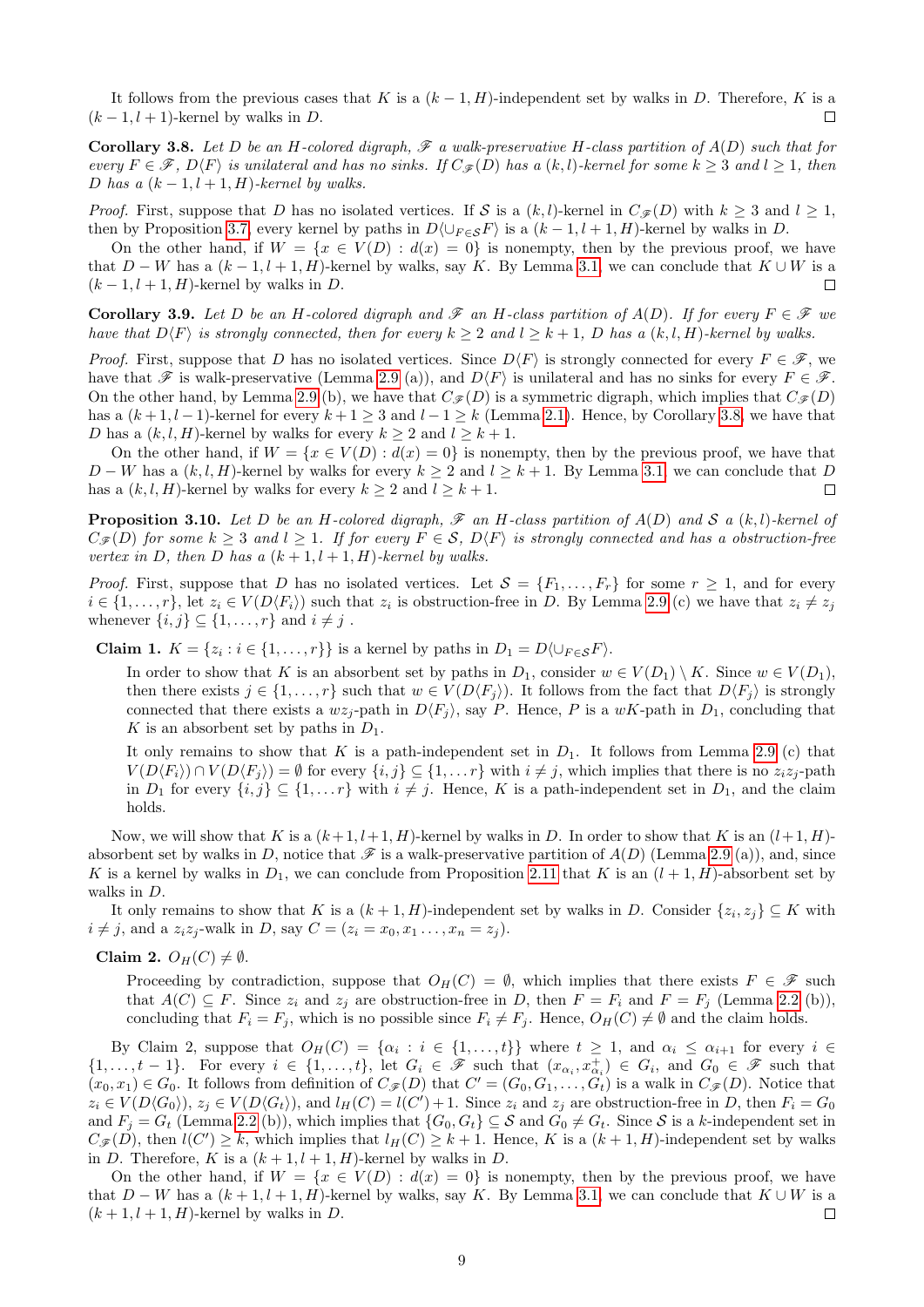<span id="page-9-4"></span>**Theorem 3.11.** If D is an H-colored digraph such that for every vertex  $x \in V(D)$ , there exists an xw-H-walk for some vertex obstruction-free w in  $D$ , then  $D$  has an kernel by  $H$ -walks.

*Proof.* First, we define the digraph  $D'$  whose vertex set consists in the obstruction-free vertices of  $D$ , and  $(x, z) \in A(D')$  if and only if there exists an  $xz$ -H-walk in D. Now, we will show that D' has a kernel, say K, by proving that  $D'$  is a transitive digraph. Then, a simple proof will show that K is a kernel by H-walks in D.

In order to show that D' is a transitive digraph, consider  $\{(u, v), (v, w)\}\subseteq A(D')$ . It follows from definition of D' that there exists a  $uv-H$ -walk in D, say  $W_1$ , and a  $vw-H$ -walk in D, say  $W_2$ . Since v is a obstruction-free vertex in D, then we have that  $W_1 \cup W_2$  is a uw-H-walk in D, which implies that  $(u, w) \in A(D')$ , concluding that  $D'$  is a transitive digraph.

Since  $D'$  is a transitive digraph, consider a kernel in  $D'$ , say K. We will show that K is a kernel by H-walks in D. It follows from definition of D' and the fact that K is an independent set in  $D'$ , that K is an independent set by H-walks in D. It only remains to show that K is an absorbent set by H-walks in D.

Consider  $x \in V(D) \setminus K$ . If x is a obstruction-free vertex in D, then  $x \in V(D')$  and, since K is a kernel in D', there exists  $w \in K$  such that  $(x, w) \in A(D')$ , which implies that there exists an  $xw$ -H-walk in D. If  $x \notin V(D')$ , then by hypothesis, there exists  $z \in V(D')$  and an  $xz$ -H-walk in D, say  $W_1$ . If  $z \in K$ , then  $W_1$  is a xK-H-walk in D. If  $z \notin K$ , then there exists  $w \in K$  such that  $(z, w) \in A(D')$ , which implies that there exists an zw-H-walk in D, say W<sub>2</sub>. Since z is a obstruction-free vertex in D, then  $W_1 \cup W_2$  is an xK-H-walk in D, concluding that  $K$  is a kernel by  $H$ -walks in  $D$ .  $\Box$ 

**Corollary 3.12.** If D is an m-colored digraph such that for every vertex  $x \in V(D)$ , there exists a monochromatic xw-walk with color c, for some vertex w such that every arc in  $A(w)$  has color c, then D has a kernel by monochromatic paths.

*Proof.* Consider the digraph H whose vertices are the colors represented in  $A(D)$ , and  $A(H) = \{(c, c) : c \in$  $V(H)$ . Since D is an H-colored digraph satisfying the hypothesis on Lemma [3.11,](#page-9-4) it follows that D has a kernel by  $H$ -walks, which is a kernel by monochromatic paths in  $D$ .  $\Box$ 

**Corollary 3.13.** If D is an m-colored digraph such that for every vertex  $x \in V(D)$ , there exists a alternating xw-walk, for some vertex w such that  $A^{-}(w)$  and  $A^{+}(w)$  have no colors in common, then D has a kernel by properly colored walks.

*Proof.* Consider the digraph H whose vertices are the colors represented in  $A(D)$ , and  $A(H) = \{(c, d) : \{c, d\} \subseteq$  $V(H), c \neq d$ . Since D is an H-colored digraph satisfying the hypothesis on Theorem [3.11,](#page-9-4) it follows that D has a kernel by H-walks, which is a kernel by alternating walks in  $D$ .  $\Box$ 

**Theorem 3.14.** Let D be an H-colored digraph and  $\mathscr F$  an H-class partition of  $A(D)$  such that for every  $F \in \mathscr F$ ,  $D\langle F \rangle$  is strongly connected and has a obstruction-free vertex in D. For every  $k \geq 2$ , D has a  $(k, H)$ -kernel by walks.

*Proof.* Since  $C_{\mathscr{F}}(D)$  is a symmetric digraph (Lemma [2.9](#page-3-3) (b)), for every  $k \geq 2$  we have that  $C_{\mathscr{F}}(D)$  has a k-kernel (Theorem [1.1\)](#page-0-0). By Theorem [3.10,](#page-8-1) D has a  $(k, H)$ -kernel by walks for every  $k \geq 3$ . On the other hand, it follows from Theorem [3.11](#page-9-4) that D has a  $(2, H)$ -kernel by walks, concluding that D has a  $(k, H)$ -kernel by walks for every  $k \geq 2$ . П

# Acknowledgments

Hortensia Galeana-Sánchez is supported by CONACYT FORDECYT-PRONACES/39570/2020 and UNAM-DGAPA-PAPIIT IN102320. Miguel Tecpa-Galván is supported by CONACYT-604315.

### References

- <span id="page-9-2"></span>[1] C. Andenmatten: H-distance, H-A-kernel and in-state splitting in H-colored graphs and digraphs. (Master Thesis supervised by H. Galeana-Sánchez and J. Pach), École Polytechnique Fédérale de Lausanne, Switzerland, (2019).
- <span id="page-9-1"></span>[2] P. Arpin, V. Linek: Reachability problems in edge-colored digraphs, Discrete. Math. 307, 2276-2289 (2007).
- <span id="page-9-0"></span>[3] J. Bang-Jensen: G. Gutin Digraphs: Theory, Algorithms and Applications, Springer, Longdon, 2000.
- <span id="page-9-3"></span>[4] G. Benítez-Bobadilla, H. Galeana-Sánchez, C. Hernández Cruz: Panchromatic patterns by paths, arXiv 1903.10031v1 https://arxiv.org/pdf/1903.10031.pdf, 24 Mar 2019